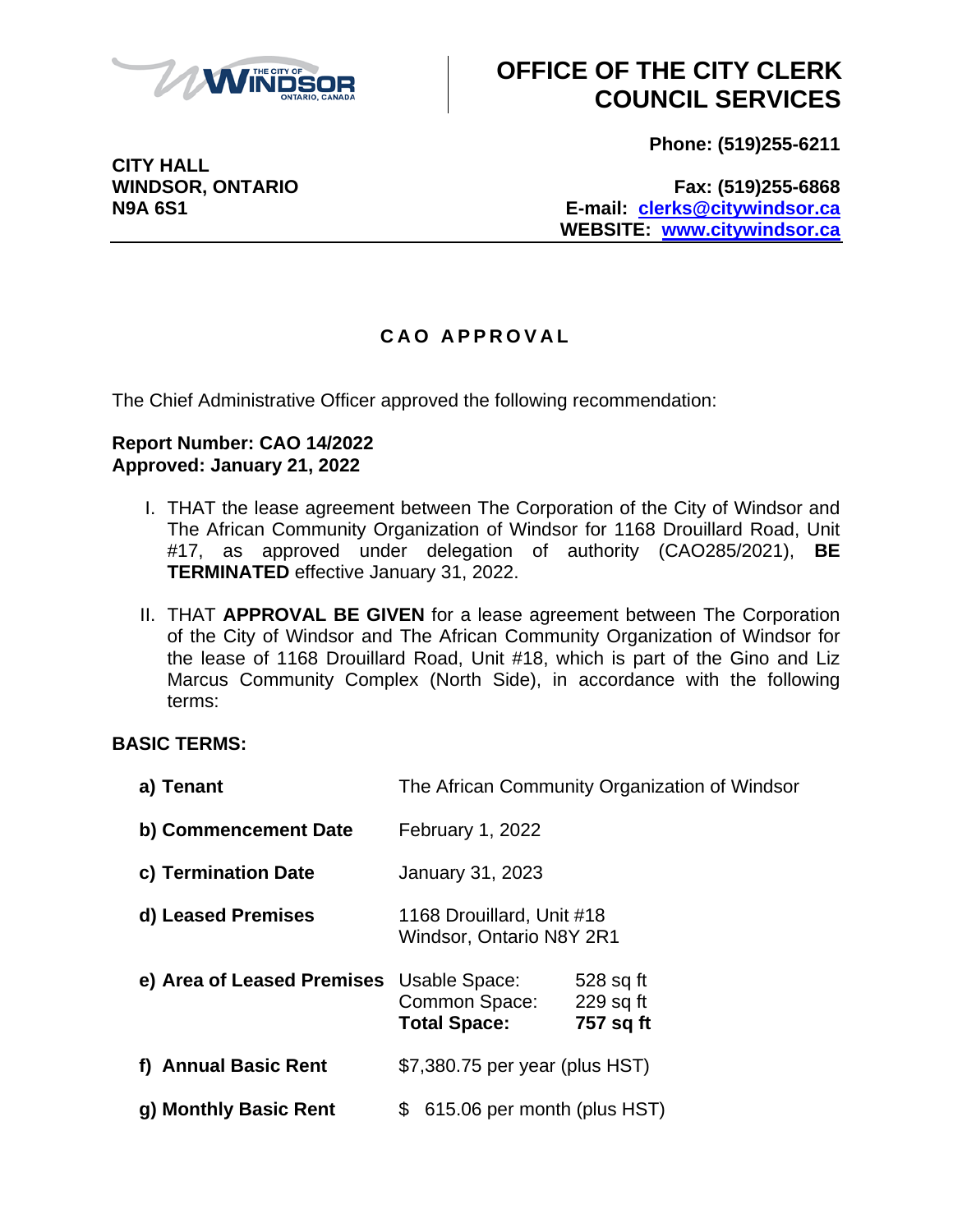

**Phone: (519)255-6211**

**WINDSOR, ONTARIO Fax: (519)255-6868 N9A 6S1 E-mail: [clerks@citywindsor.ca](mailto:clerks@citywindsor.ca) WEBSITE: [www.citywindsor.ca](http://www.citywindsor.ca/)**

| h) Security Deposit    | None                                                                                                                                                                                                                                                                                                                                                                                                                      |
|------------------------|---------------------------------------------------------------------------------------------------------------------------------------------------------------------------------------------------------------------------------------------------------------------------------------------------------------------------------------------------------------------------------------------------------------------------|
| i) Land Taxes          | Included in gross rent                                                                                                                                                                                                                                                                                                                                                                                                    |
| j) Utilities           | Included in gross rent                                                                                                                                                                                                                                                                                                                                                                                                    |
| k) Permitted Use       | Office / Meeting Space                                                                                                                                                                                                                                                                                                                                                                                                    |
| I) Insurance           | <b>General Liability Insurance</b><br>Minimum Limit \$2,000,000<br>Tenant's Legal Liability Insurance<br>Minimum Limit \$300,000<br>The Corporation of the City of Windsor to be listed as<br>an additional insured, include cross liability and 30<br>days' notice of cancellation                                                                                                                                       |
| m)Overholding Rental   | \$1,230.13 per month (plus HST)                                                                                                                                                                                                                                                                                                                                                                                           |
| n) Renewal             | One (1) year option to renew, upon mutual consent,<br>on the same terms and conditions, save and except<br>rent                                                                                                                                                                                                                                                                                                           |
| o) Guarantor           | None                                                                                                                                                                                                                                                                                                                                                                                                                      |
| p) Special Provisions: | Tenant shall comply with the most up-to-date<br>place<br>under<br>regulations<br>in<br>the<br>Emergency<br>Management and Civil Protection Act, as amended<br>from time to time, regardless of the frequency of such<br>amendments. Tenant shall also comply with any<br>guidelines and best practices issued by the Province<br>of Ontario or any other governing body in relation to<br>limiting the spread of COVID-19 |
|                        | Tenant acknowledges and assumes responsibility for<br>complying with the Reopening Ontario (A Flexible<br>Response to COVID-19) Act, 2020, S.O. 2020, c. 17,<br>as may be amended from time to time, and all<br>regulations, rules, and orders issued thereunder,                                                                                                                                                         |

**CITY HALL<br>WINDSOR, ONTARIO**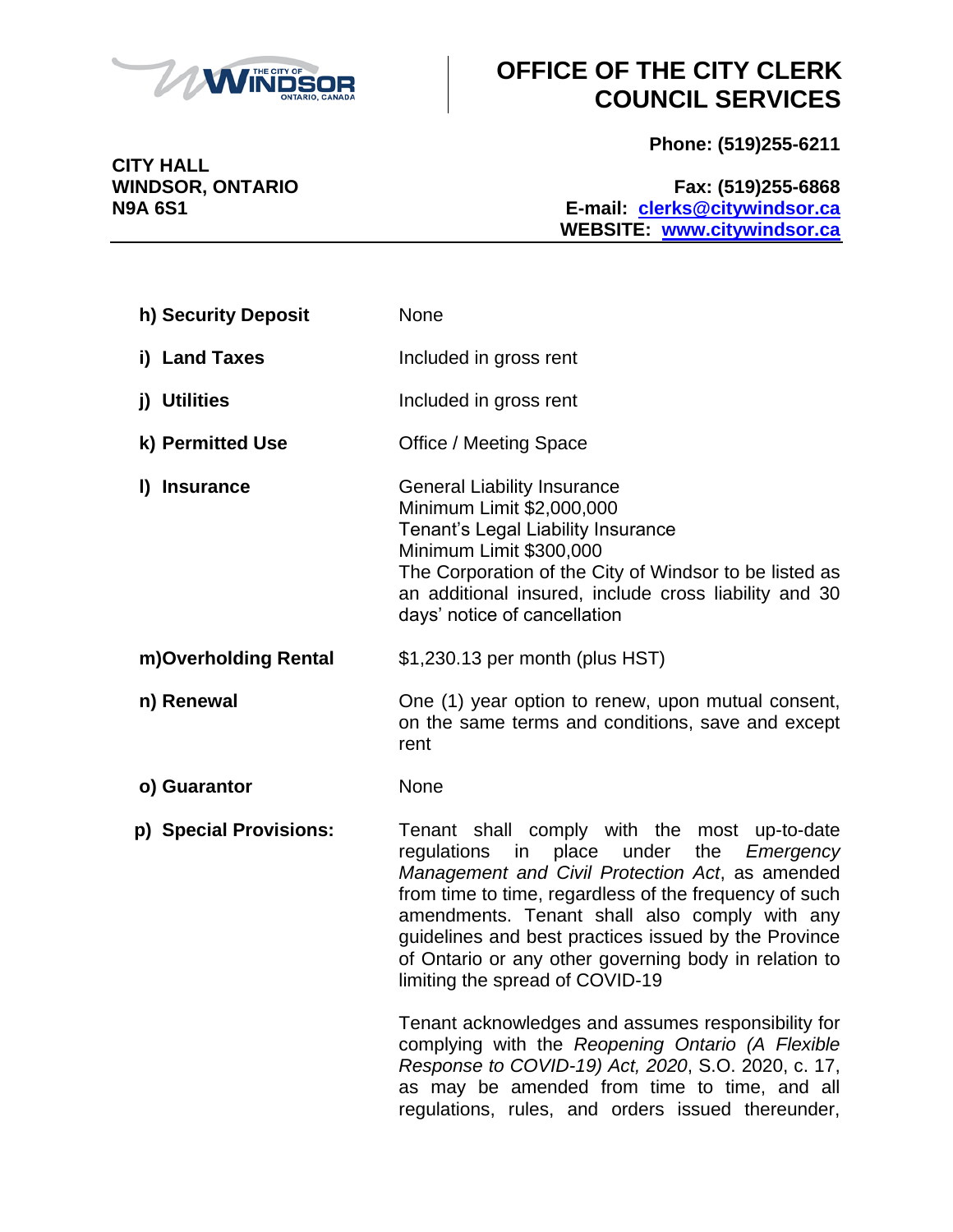

**Phone: (519)255-6211**

**CITY HALL**

#### **WINDSOR, ONTARIO Fax: (519)255-6868 N9A 6S1 E-mail: [clerks@citywindsor.ca](mailto:clerks@citywindsor.ca) WEBSITE: [www.citywindsor.ca](http://www.citywindsor.ca/)**

including, without limitation, any masking requirements, physical distancing requirements, capacity limits, and proof of vaccination requirements (the "**COVID Rules**"). Tenant further agrees to indemnify and hold harmless The Corporation of the City of Windsor from any and all liability, fines, loss, claims, demands, costs and expenses arising in any way from any failure to comply with the COVID Rules

With respect to board room usage at the Gino and Liz Marcus Community Complex (North Side), Tenant is permitted to use the board room for no charge up to eight (8) times per calendar month

Board room usage over and above eight (8) times per calendar month will be charged at the rate of \$10.00 per hour up to a maximum of \$50.00 per day

Other than the boardroom, the current fee schedule approved by City Council applies to the rental of each room. Tenant is responsible for confirming rates with staff when booking rentals; and,

THAT the Chief Administrative Officer and City Clerk **BE AUTHORIZED** to sign a Lease Agreement, to be satisfactory in form to the City Solicitor, in content to the Lease Administrator and the Executive Director of Recreation & Culture, and in financial content to the City Treasurer.

> Report Number: CAO 14/2022 Clerk's File: APR/12475

*Anna Ciacelli* Deputy City Clerk/Supervisor of Council Services January 24, 2022

Department Distribution Lease Administrator Manager of Real Estate Services